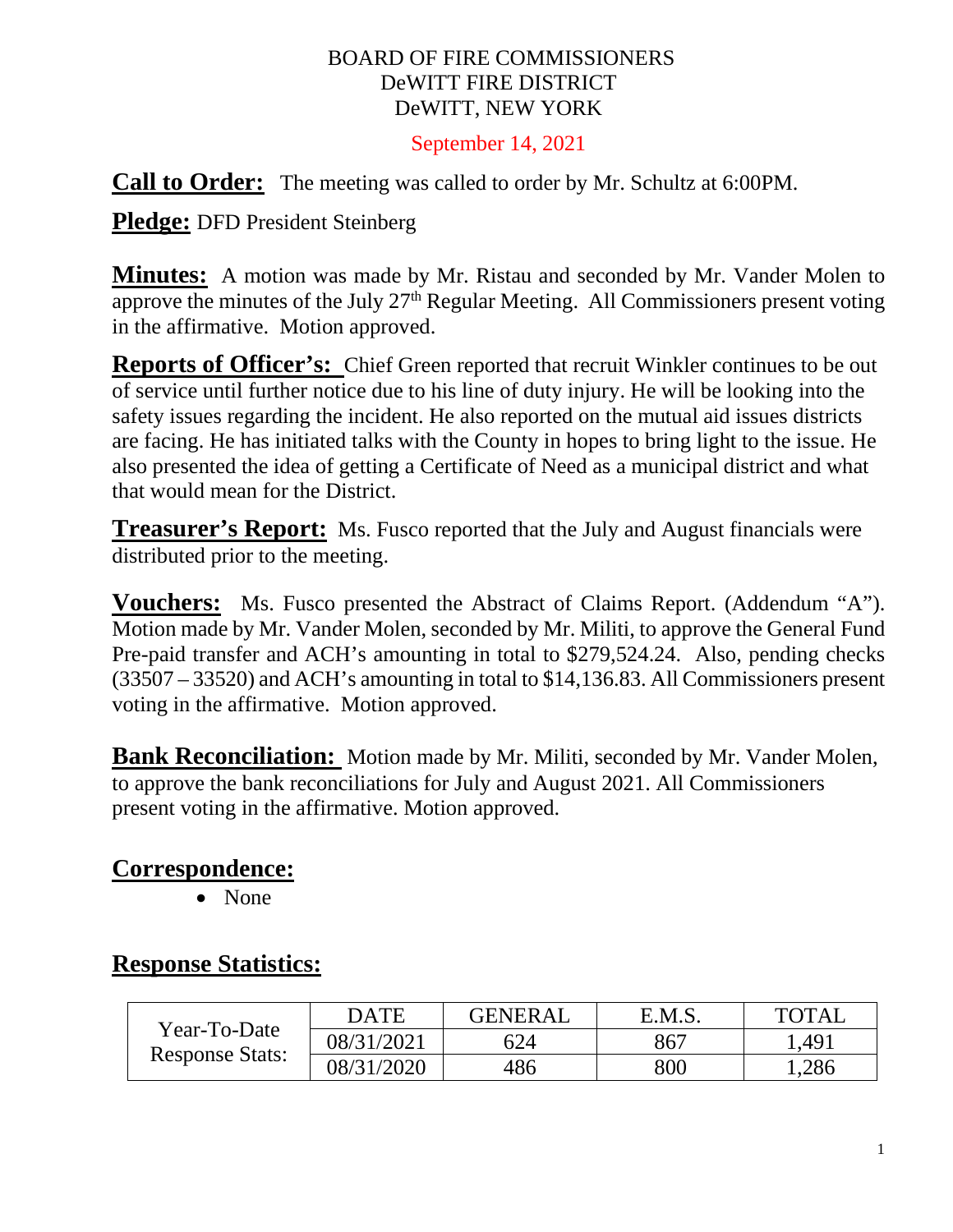# **Training Requests:**

| <b>NAME</b> | <b>EVENT</b>                   | <b>LOCATION</b> | <b>COMP</b> | <b>AMT</b> | <b>BOARD</b>  |
|-------------|--------------------------------|-----------------|-------------|------------|---------------|
| Green       | Fire Officer II                | Montour Falls,  | \$0         | \$425      | SM/GR         |
|             |                                | <b>NY</b>       |             |            |               |
| Green       | Career Fire Chief              | Westchester,    | \$0         | \$218      | SM/GR         |
|             |                                | <b>NY</b>       |             |            |               |
| Green       | <b>Career Fire Chief</b>       | Geneva, NY      | \$0         | \$151      | SM/GR         |
| Pienkowski  | <b>Incident Safety Officer</b> | Cortland, NY    | \$985       | \$0        | <b>GR/PVM</b> |
| Rabin       | Firefighter I                  | Manlius, NY     | \$0         | \$0        | <b>GR/PVM</b> |
| Rabin       | <b>EVOC</b>                    | Fayetteville,   | \$0         | \$0        | <b>GR/PVM</b> |
|             |                                | <b>NY</b>       |             |            |               |

# **COMMITTEE REPORTS:**

**Apparatus and Equipment:** Chief Green reported that E-8 is moving along. The emergency lights are coming in. He also reported that he received an appraisal for R-7 & Fayetteville Medic for \$76,000 and \$80,000, respectively. Fayetteville is willing to do an even trade. The only cost will be logo changes.

**Buildings and Grounds:** No report.

**Finance:** No report.

**Long-Range Planning:** No report.

**Personnel/Staffing**: Discussed under new business.

Legal: No report.

# **OLD BUSINESS:** None

# **NEW BUSINESS:**

**Snow Removal Contract:** Chief Green sent out seven RFPs for the 2021-2022 snow removal season. Three have declined and he has not heard back from the others. No action was taken.

**Training Reimbursement Adjustment:** Chief Green requested an adjustment to LT Pienkowski's training reimbursement request in the amount of \$82.96. The original request did not include the parking costs. A motion was made by Mr. Militi and seconded by Mr. Vander Molen. All Commissioners present voted in the affirmative. Motion approved.